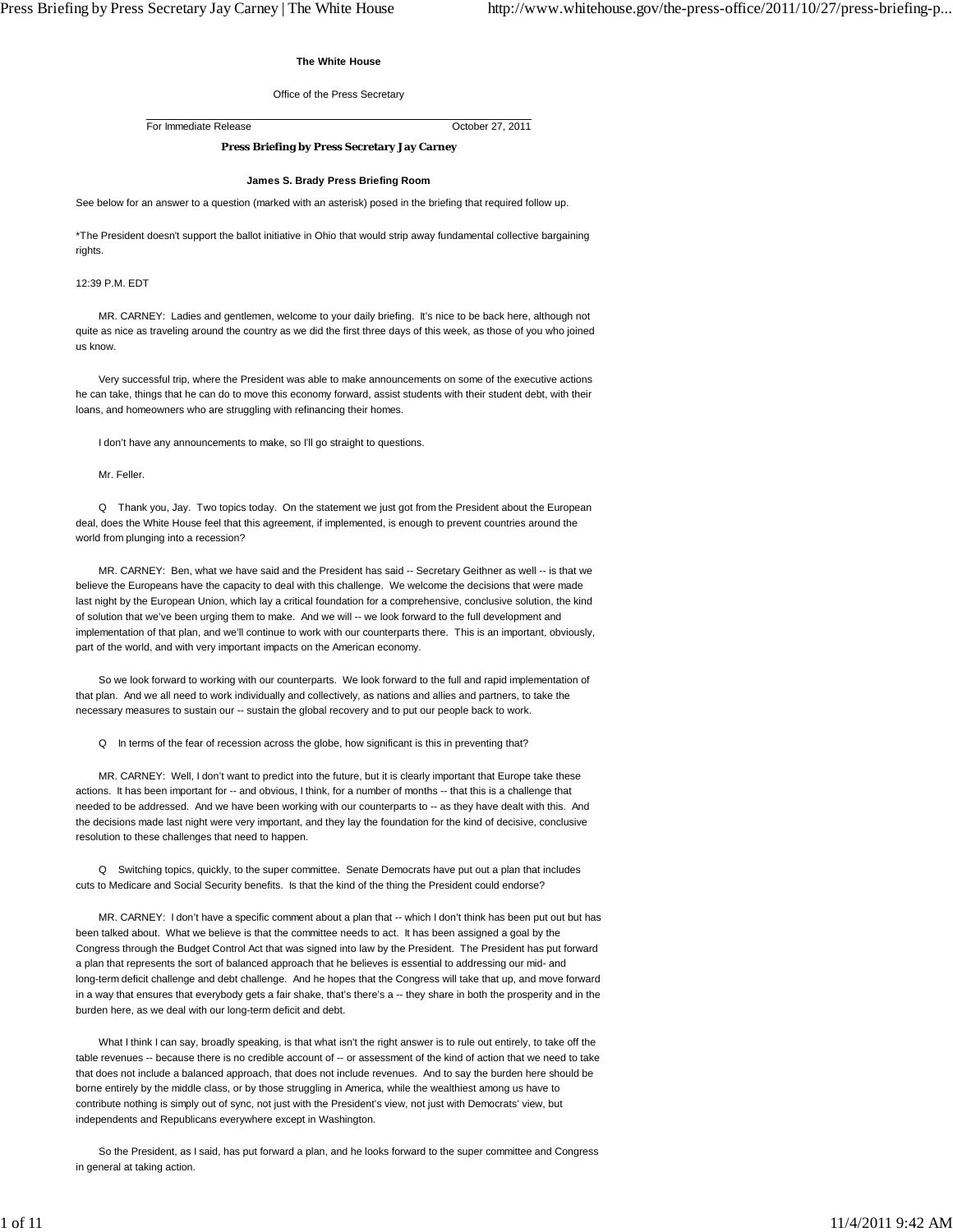Q One last point. One of the ideas being kicked around about the super committee is that that late November deadline for action lacks teeth because the cuts wouldn't kick in until 2013. So, in effect, this process could evaporate this fall and winter, and nothing will happen. Does the White House view that deadline as "lacking teeth"?

 MR. CARNEY: This is something that Congress has assigned to itself, and they need to act on it. The trigger mechanism that you talk about, the sequestration, is onerous for a reason. And it is, I think, creates the kind of pressure on Congress to act that is necessary.

 But, again, the President's view is clear. The President has put forward a detailed proposal that makes clear where he thinks Congress ought to go, makes clear that a balanced approach is the way to go, which reflects the approach that the American people believe we ought to take. So I don't want to get into too much detail about the negotiations at the committee level or at the congressional level. The President clearly believes that there's not a lot of complexity or confusion about what needs to be done. It requires tough choices, but it requires tough choices by all sides. And if there's a willingness to approach this with a view towards balance, then it really shouldn't be that difficult.

 Q The President has repeatedly said that there are headwinds that come from the eurozone debt crisis that have slowed the U.S. economic recovery. Does this deal diminish that risk that it could derail that recovery entirely?

 MR. CARNEY: We need to do everything we can here in the United States to grow the economy and create jobs. That is the principal focus that the President has. It's what he has been talking about and acting on consistently and what you will continue to see him talk about and act on. We need to control the things that we can control.

 As far as Europe goes, we have been working with our counterparts as they address that challenge, and making clear that we believe that it's significant and needs to be dealt with. And we are certainly encouraged by the important decisions that were made and look forward to working with the Europeans as they take conclusive action to deal with this -- because, as I said before, this is a very vital part of the world economically. It has an impact on the global economy and directly on the American economy.

Q The President's statement calls for rapid implementation --

MR. CARNEY: That's right.

Q -- but there are experts saying that this could take weeks, if not months, to fully implement -- get the details pinned down.

 MR. CARNEY: Well, we will continue to encourage and work with our counterparts to help them move forward towards rapid and complete implementation.

Let me just, as I promised here to move around in the back. Nobody -- (laughter) -- Mr. Sitov.

 Q Thank you. Our foreign minister raised a couple of interesting points in a recent interview. I wanted to ask you about them. Point one was if Americans care very much about international authorization when they go in a country like Afghanistan -- or Iraq, by the way -- even though he was speaking about Afghanistan. They need to care about reporting to the international community when they are planning to get out. So my question I guess is do you plan to make a report to the United Nations and make sure that the job is done before you leave Afghanistan?

 MR. CARNEY: Well, I think we've been very clear about what the President's policy is and strategy is in Afghanistan. He laid it out in great detail. And as I think he has proven with regard to Iraq, with regard to Afghanistan, with regard to going after the senior leadership in al Qaeda, he says what he's going to do and he does it. So he will keep his commitments, and those commitments include the drawdown of the surge forces in Afghanistan that is happening now and the continued drawdown that will then, by the end of '14, allow for the transfer of security lead to Afghan security forces.

So that's all been very transparent and will continue to be as we move forward.

 Q Will we be assured that the flow of drugs from Afghanistan, which is the biggest problem for my country, that the Afghans themselves will be able to handle that situation?

 MR. CARNEY: Well, Andrei, what I can say more broadly is that we are working towards a situation in Afghanistan where the Afghan security forces can, with increasing capability, take over the security lead in their country. Now that's -- the timeline there takes us through the end of 2014. And I think security can be construed broadly.

 As you saw in Iraq, there was a gradual ceding of security control and lead to the Iraq security forces. That process occurred over a sustained period of time and was very successful, we believe. And while obviously each country is different, in this case, and the circumstances are different, and the timelines are different, we anticipate that we will be able to keep the schedule outlined by the President and keep our commitments, and keep both the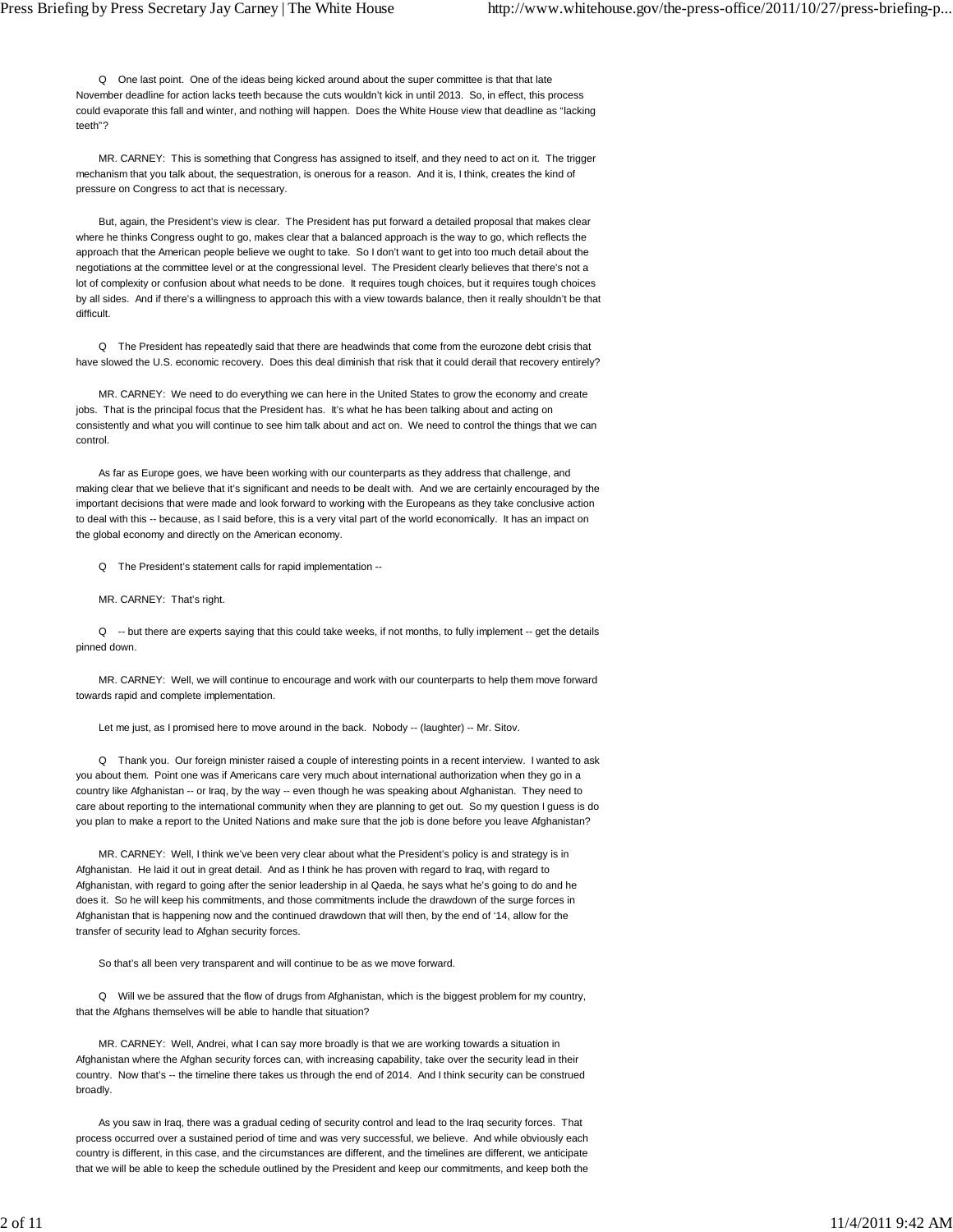American people and the international community apprised of the progress we're making and our plans for drawing down.

Let me move on. Michael.

 Q Has the President seen the footage from Oakland this week of violence between protesters and the police? And is there a concern in the White House or from the President that these Occupy protests become -- lead to violence in some way in the coming months?

 MR. CARNEY: I don't know that he's seen that specific footage. He certainly is aware of the news in general and there are TVs on around here and when we travel.

 We, as the President has said, understand the frustrations that have led to these demonstrations. There's a lot of concern out there about our sluggish economy, the need for it to grow faster, the fact that our unemployment rate is much too high.

 There is also a lot of concern about the perception that Wall Street, writ large here, acted in a way that helped precipitate the worst financial crisis and worst economic crisis that we've seen since the Great Depression, and now, after we have passed into law and signed into law reforms that would both protect American consumers, in their dealings with financial institutions, and would ensure that the kinds of reckless actions that were taken could not be taken again, we see a lot of efforts in Congress from Republicans as well as by lobbyists for Wall Street to try to undo those reforms; to stop, for example, the confirmation of our nominee to head the Consumer Financial Protection Board -- our consumer watchdog.

 As to the violence, we obviously believe and insist that everyone behave in a lawful manner, even as they're expressing, justifiably, their frustrations.

Yes.

 Q Jay, sort of to follow on that, obviously the most graphic images we've seen have come from Oakland, but there's a lot of cities where leaders are becoming frustrated with the movements -- and not because of violence, but because of sort of the persistent nature of it and how it sort of disrupts I guess business and that kind of thing. There's a lot of talk of getting rid of -- pardon me, there's a lot of talk of sort of cracking down arrests, that kind of thing. Does the President think that's appropriate, or does he see that as putting a limit on expression?

 MR. CARNEY: I haven't had that discussion with the President. I think, again, I would just go back to what I said to Michael. We understand the frustrations that are being expressed, specifically with regard to the need to make sure that Main Street and Wall Street operate by the same set of rules, and the general frustration with the need for jobs and economic growth that creates opportunity for middle-class Americans. And certainly we have a long and noble tradition of free expression and free speech in this country.

 We also -- it's also important that laws are upheld and obeyed. But that's a broad view. I haven't had a discussion about specific cities or instances with the President.

 Q But aside from lawlessness, just assembling and obviously in the sheer numbers that we're seeing, it certainly gets --

 MR. CARNEY: Again, without getting into specific decisions by municipalities, city councils, mayors, I would simply say that there is a long and noble tradition in the United States of free expression and free speech.

Yes, Jake.

 Q The American Academy of Pediatrics wrote a letter expressing concerns about what they call the family penalty division of the health care law -- provisions that exclude families with children from subsidized exchange coverage, even when they lack affordable employer-based coverage. I'm wondering, is the White House reviewing this part of the health care law, looking into ways to fix it or tweak it?

 MR. CARNEY: Jake, I confess that I don't have an answer to you. I've heard vaguely about this, but I haven't looked into it. Maybe HHS can help you more, but I just don't have a response.

 Q Okay. Speaker Boehner gave an interview earlier today to Laura Ingraham in which he expressed -- well, I'll just quote him: He said, "The idea that you're going to just go around Congress is almost laughable. We're keeping a very close eye on the administration to make sure they're following the law and following the Constitution. I've got great concerns that he may be violating parameters in terms of the executive actions that the President is taking. And our committees of jurisdiction are looking at these proposals to make sure the President isn't exceeding his authority."

Do you have any response to the Speaker's concerns?

 MR. CARNEY: Well, first of all, the President is operating well within the balance of his authority, and in a way that is consistent with the kinds of executive actions that presidents have taken in previous administrations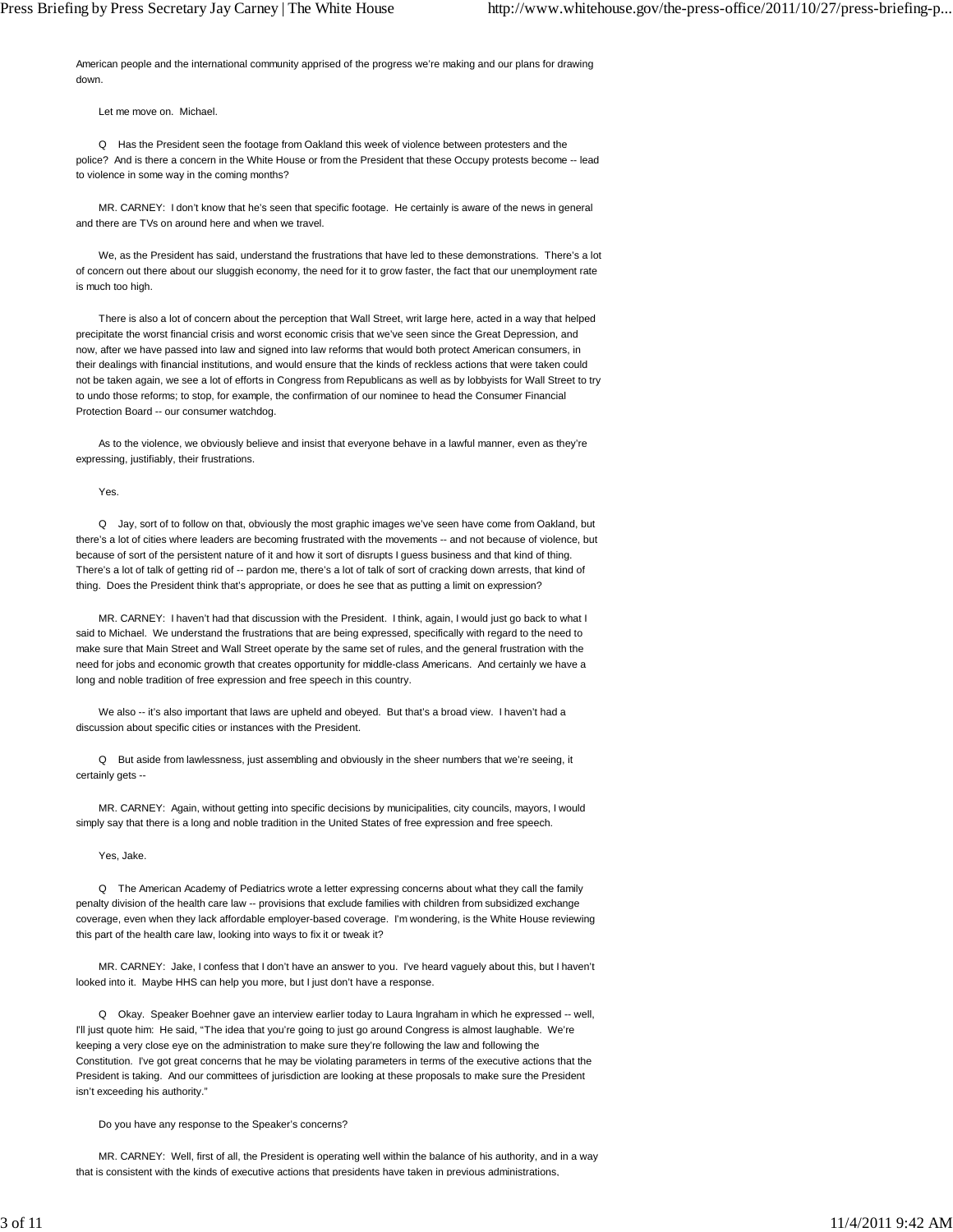presidents of both parties.

 I would respectfully suggest to the Speaker that perhaps he should and the House should focus on what the American people are insisting that Washington in general focus on, which is the need to grow the economy and create jobs. I think yesterday the House, amidst the demand that action be taken on jobs and the economy, bravely went forward and passed legislation or passed a bill that would issue commemorative coins for baseball, Hall of Fame; it passed overwhelmingly. And now I think they're pretty much done for the week in a couple of hours.

p p ,

 The President has put forward a jobs plan filled with measures that have enjoyed bipartisan support in the past, paid for in a way that is supported broadly by the American people, by Democrats, independents and Republicans everywhere except in Congress. He I think believes Congress should act on that. Because with regard to the executive actions we've made clear, as I know you know, that we do not believe for a moment that they are a substitute for legislative action. What they represent is the President's absolute commitment to doing everything he can within his authority to assist Americans as they deal with this difficult economy -- whether it's students, helping them consolidate and reduce their debt burden; helping homeowners who are struggling and underwater with their mortgages but paying their bills, helping them refinance their loans so they can take advantage of these historically low loan rates, mortgage rates.

 He'll do everything he can, and you will hear from him and see him continue to take up that cause through executive actions, even as he says to Congress: Pass this bill. Pass the elements of this bill. Do things that grow the economy and create jobs.

 Q Well, I guess sort of two things. One, the majority in the House of Representatives, they say they have passed anywhere between 15 and 20 bills that would have a positive impact on job growth, and the bills have not been taken up by the Senate. Do you oppose -- I mean, I understand that you oppose the ones that deregulate and some of the others, but do you oppose every single one of them?

MR. CARNEY: Well, I don't know every -- I haven't looked at all 15. But what I can tell you is the ones -- the actions that the Congress has taken that help economic growth and job creation, like the free trade agreements, like patent reform, are things that the President agrees with and has signed into law, or put a signature to in terms of the free trade agreements.

 And I believe the House did today pass a provision, the so-called 3 percent withholding for government contractors provision today, that this President supported. In fact, it was part of the Recovery Act. It is removing from law -- if it gets through the entire Congress -- would remove from the law a provision that was passed under the previous administration, and voted for by Republicans, including the Speaker of the House and the Majority Leader. The President has been for this repeal and would certainly look forward to signing that.

 So he is working cooperatively with Republicans on the things that they agree on. I would simply, rather than take my assessment of what their jobs proposals are, just look at what independent economists say about their plans. And there's just -- there is no one out there who will say that he -- they may say that there are good policy ideas in those proposals -- policy ideas for the medium and long term -- but there are no ideas, or very few ideas, that have any measurable, positive impact in the near term on economic growth and job creation. That's not just me saying it, that's not a partisan position, that's outside economic analysts -- because it's the kind of proposals they've put forward.

 They don't deal with the need right now, which is boosting aggregate demand, to use economist lingo, to get the economy growing and to get people back to work. The President's plan does that. The President also has a plan which deals with medium- and long-term deficit and debt reduction, and laying a foundation for future economic growth. You got to do all of it. You got to do it all.

 Q But your bill keeps coming up, first in the whole and now in different bite-size chunks, as the President put it, and it keeps failing.

MR. CARNEY: Well, it keeps being blocked in unison by Republicans in -- and here's the thing --

Q And Democrats.

MR. CARNEY: No.

Q Democrats aren't voting to block it?

MR. CARNEY: Ninety-five to 97 percent of Democrats have voted for the American --

Q I'm just saying, a bipartisan vote to block it.

MR. CARNEY: Well, that is what the Republicans say, there's no question. But when 100 percent of --

Q It's just a fact --

MD CADNEY: Wall no But listen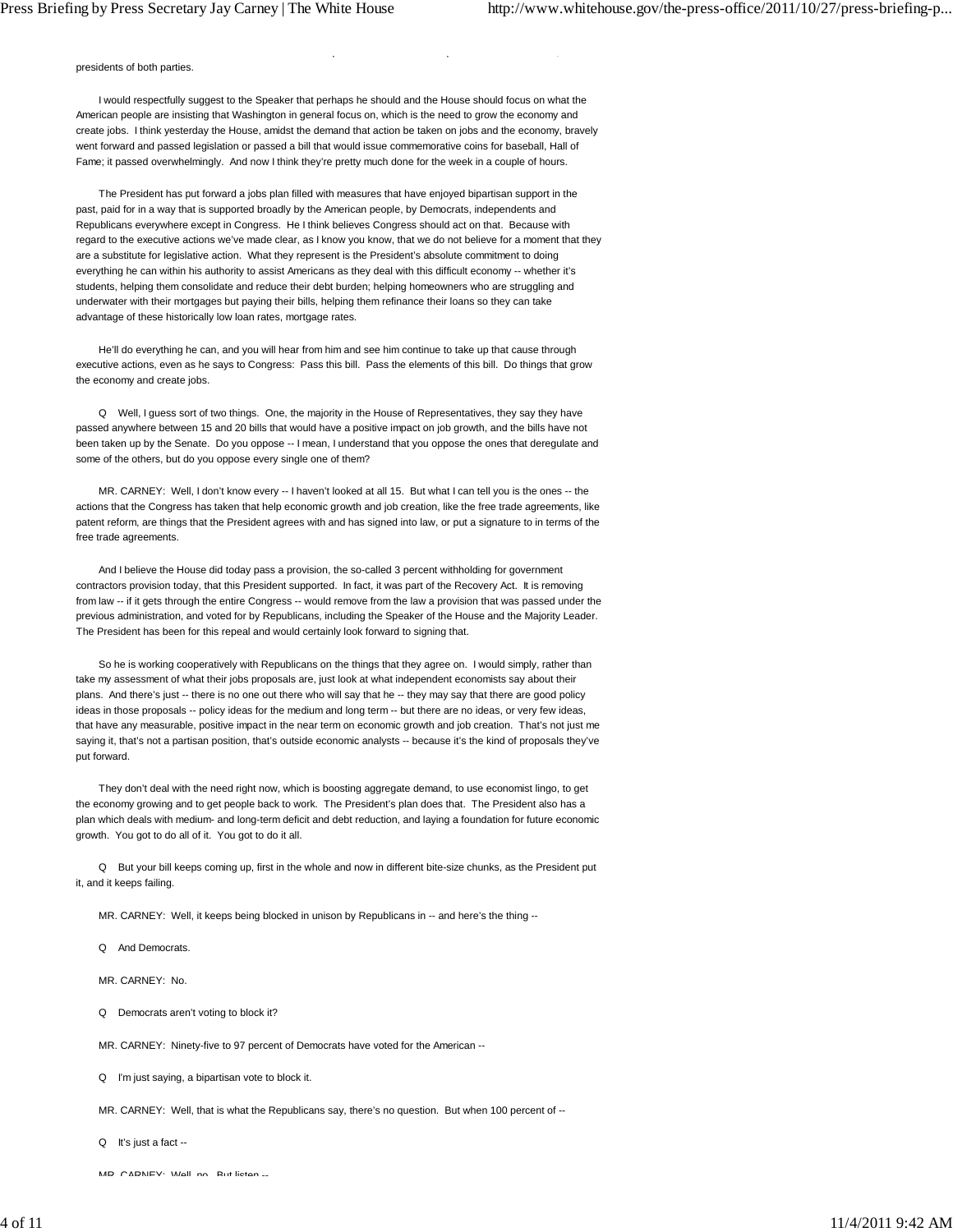$M(X, \cup \cap N)$  and  $X \subset Y$  , well, no. But noted  $\sim$ 

#### Q -- bipartisan vote to block it.

 MR. CARNEY: I allow that 2 to 5 percent of Democrats have voted against this, whereas 95 to 97 percent have voted for the jobs bill in its entirety and the single provision that's been voted on it so far. And 100 percent, in lockstep, of Republicans have voted to block it. The fact is, if we didn't have the Senate rules that pertain now, where everything -- even if it's naming a post office -- practically needs a filibuster-proof majority, we would only need 50 or 51 to turn these things that are broadly supported by the American people into law.

 But they're blocked by the Republicans -- blocked based on a principle in the Senate that was established by the Senate Republican Leader, quite a long time ago, quite explicitly, quite publicly, that his number-one priority as the Republican leader in the Senate, in the United States Congress, was not to create jobs, not to assist the American people, not to grow the economy, but to do everything he could to ensure that Barack Obama was not reelected. That doesn't seem to be the agenda that the American people support.

 And I would just point out that when you see this 100 percent Republican opposition, it's totally disconnected from Republicans out in the country. It's not just Democrats out there and the President. Look, you've seen the data, probably ABC's own poll. I mean, it's -- they're out of sync with Democrats, independents, Republicans --Americans who want Washington to act, want Washington to take common-sense measures that would help grow the economy and put people back to work -- and want them paid for so they don't add a dime to the deficit, and paid for in a way that this President has put forward.

 Q So does what you say mean that the President has decided that there is no way to work with the Republicans --

#### MR. CARNEY: Absolutely not.

Q -- and that therefore, it's important for him to take his case campaign-style to people in states which are going to be critical for his reelection?

 MR. CARNEY: I know it sticks in your craw that the President actually leaves Washington and goes out and talks to the American people --

# Q Not at all. I'm just asking. (Laughter.)

 MR. CARNEY: But the President believes very strongly that Republicans in Congress will not take action because he asks them to. I think that has been established over these nearly three years. What he does also believe is that Republicans in Congress will take action if their constituents demand that they do it. So that is why he is out in the country talking about the need to pass the jobs act, and why he is talking about the actions that he's taking, without Congress, because we can't wait for Congress to act -- whether it's student loans or refinancing mortgages or other things that he's done -- waivers for No Child Left Behind, or more than a billion dollars of savings through lessening regulations for hospitals and doctors. He will continue to do these things, and he'll continue to press Congress to take action.

 But, again, you've heard him out there. We're being quite transparent, calling on the American people to call on Congress to do the things that the American people say they want done.

 Q Yes, but perhaps you would allow that the places he chooses to make this case have some bearing on his reelection.

 MR. CARNEY: Look, I think he has been around the country, including to places that are blue and purple and red, making this case. And he will continue to move around the country to states of all colors making his case.

Sam.

 Q Thanks, Jay. Just kind of staying on this topic. Do you know when the last time the President spoke to the Speaker was?

MR. CARNEY: I'll have to find it for you. I think we publicly discussed it or read it out.

Q Was it when the Speaker reminded the President that they did have a jobs bill?

 MR. CARNEY: I'm not sure. Again, Sam, we read it out. I'm not sure if he's talked to him since then. The conversation I'm aware of is the one that we read out, I think I did read out from here. This is the one where the President I think called to thank the Speaker for his work in getting the free trade agreements passed. And then, yes, I believe the Speaker brought up the fact that they have put forward proposals that they label jobs proposals. And we make the point that economists disagree in terms of the job creation potential in the near term.

Mr. Henry.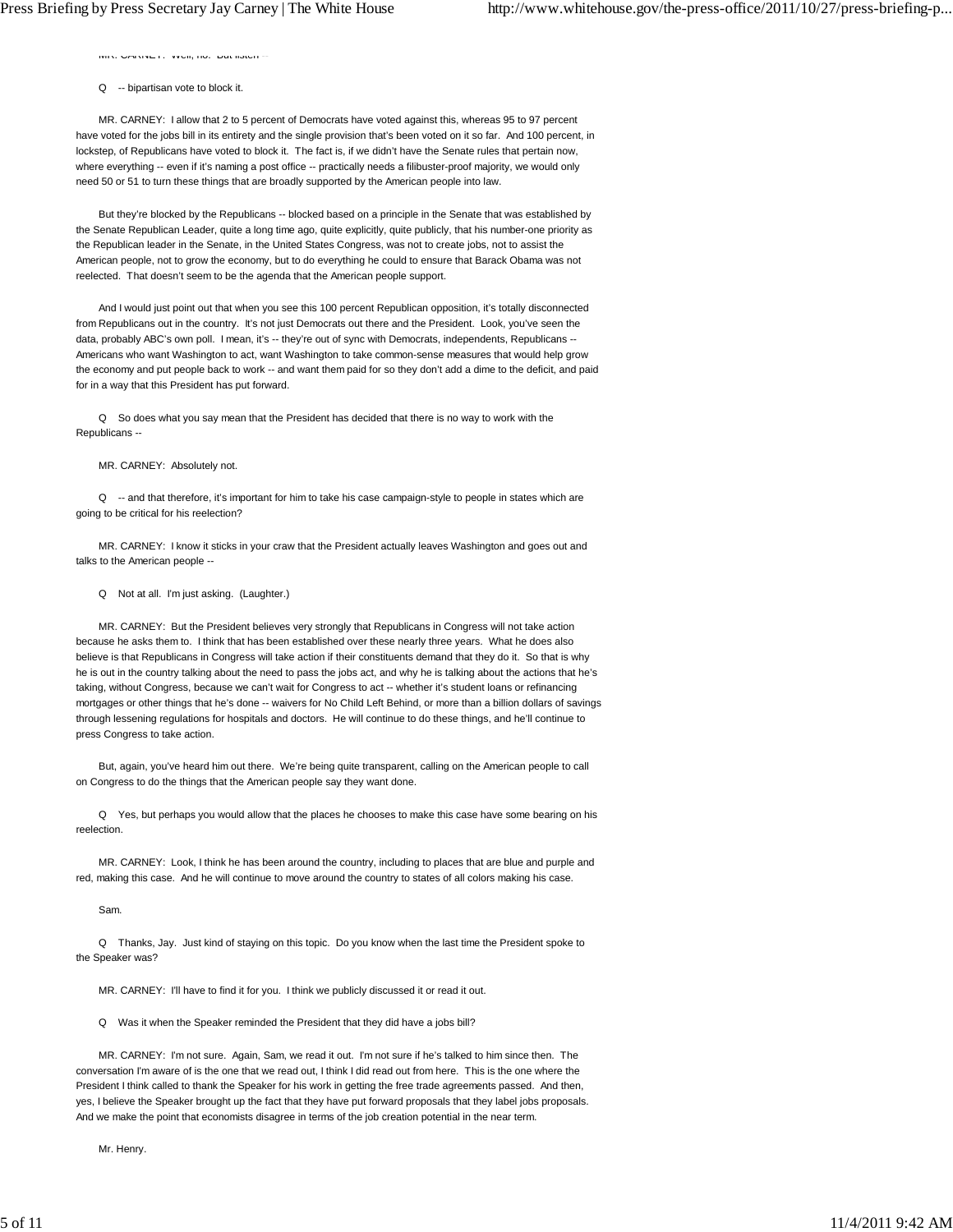Q So then, following up on that phone call they had.

MR. CARNEY: A lot of follow-ups.

 Q Following on a follow, the President has made his case around the country; you seem to believe there is bipartisan support for this jobs bill.

MR. CARNEY: Well, again, it's not a statement of opinion, it's a statement of fact if you believe the data.

 Q Okay. So you have that data in hand. Why doesn't the President call the Speaker and other leaders, Democratic leaders, as well over here after weeks of back and forth and just say, how are we going to get this done?

 MR. CARNEY: Because there is no complexity here to how we get it done. Congress needs to act. Congress needs to -- I mean, why -- the House won't even take up the provisions of the Americans Jobs Act.

Q Then why doesn't he call and say, stop passing bills to help baseball coins -- they're already done. Let's --

 MR. CARNEY: There is a constituency that barely exceeds the number of people in this room that believes that the President and members of Congress need to hole up in a room together to work out what they should be doing for the American people. It is eminent --

 Q But him traveling and John Boehner going on the Laura Ingraham show is not moving the ball forward, it doesn't appear. So --

 MR. CARNEY: Well, I disagree. I mean, I think the Speaker would say that they passed this 3 percent withholding provision, which, again, was part of the Recovery Act -- part of the jobs act, something the President supports. Congress passed the free trade agreements, patent reform. We will have votes on every provision within the American Jobs Act, giving Republicans the opportunity in the Senate and, hopefully if they see the light in the House, an opportunity to vote on those. So we remain hopeful that Congress will act, and we note where it has acted.

 Q Last thing. You haven't had a chance yet to comment on the GDP numbers. A few weeks ago the President had an interview with George Stephanopoulos and said no, the American people are not better off now than they were a few years ago, but we're working to try to fix that.

You get good GDP numbers today. Is that a step forward and suggest to you that is turning around? Or is the ultimate number just unemployment, regardless of GDP?

 MR. CARNEY: 2.5 percent growth may be better than it was the previous quarter, but it is not good enough. Absolutely not good enough. We all speak enough, I think, frequently with economists to know that 2.5 percent growth does not -- while it is positive -- is not enough to significantly affect employment. We need to take action to ensure that the economy grows faster, and that more -- to ensure that more people get on the job and go back to work.

 I mean, the fact is, without the American Jobs Act, if Congress does not pass any provision within the American Jobs Act, the economic prognosis for next year is growth that is too slow to bring down unemployment. Now, maybe some in Congress think that's okay. I sure know, we know, that the American people -- left, right and center -- do not think that's okay. That is why the President believes so strongly that we have to pass the jobs act, because outside economists say it would add up to 2 percent to our GDP. Add that 2 percent to what might happen otherwise and you would get hopefully the kind of economic growth that could bring down the unemployment rate. And is there any higher priority?

Q Jay, you didn't have 50 votes for the American Jobs Act. There were Democrats that voted --

MR. CARNEY: We had 51.

Q For cloture. But there were Democrats that voted --

MR. CARNEY: Well, we didn't get it further because the Republicans blocked it.

 Q But there were Democrats that voted for cloture, like Webb and Lieberman, who said that they were going to vote for cloture but not for the final bill. There were not a majority of senators for the jobs act.

 MR. CARNEY: Well, look, first of all, it didn't get that far. Had it gotten that far, I am -- we are absolutely confident that a majority -- the majority of the United States Senate would support the American Jobs Act as a broad majority of the American people support it.

Yes.

Q Let me get hack to the essential question here Despite the President's hest efforts in 2008 voters saw fit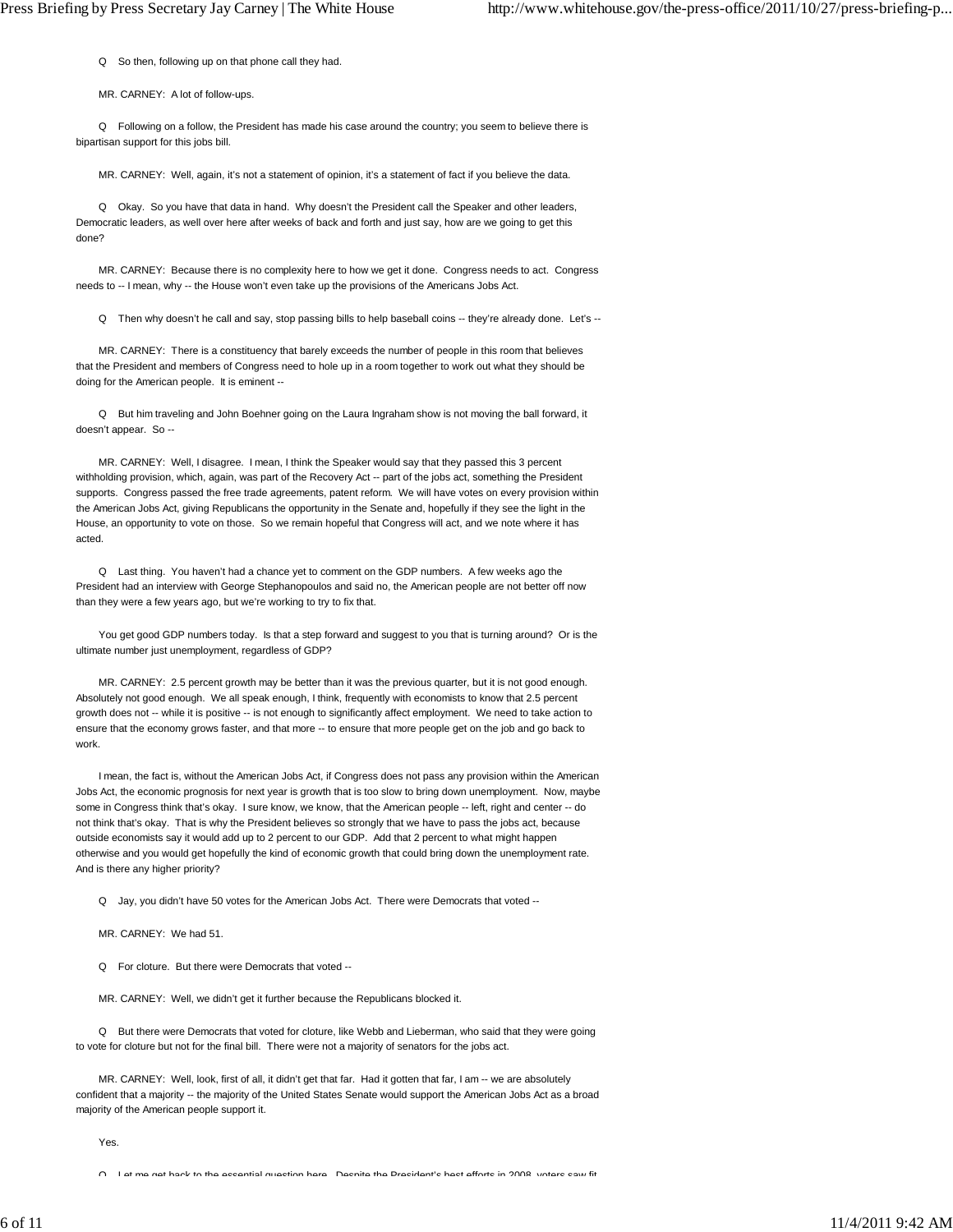Q Let me get back to the essential question here. Despite the President s best efforts in 2008, voters saw fit to send Republicans to the majority in the House and make John Boehner the Speaker of the House.

MR. CARNEY: 2010, you mean.

 Q 2010, right. The President sent up legislation; that same House did not see fit to pass it as one piece of legislation.

MR. CARNEY: In fact, it didn't even vote on it.

Q Okay. What give the President the right to do this by executive order? Why not --

MR. CARNEY: Well, I think -- Mike, he can --

Q I mean, in all the things --

MR. CARNEY: Where are you confused by -- he's not passing the American Jobs Act by executive --

Q Well, he's breaking out component parts, is he not?

 MR. CARNEY: No, he's not. The executive actions are not pieces of the American Jobs Act. The pieces of American Jobs Act are in legislative form because they require congressional action. The things he is doing administratively through executive powers are things that he can do -- the things that do not require legislative action -- so he is exercising that power.

Q If that's the case, what took him so long?

 MR. CARNEY: He has been exercising his executive authority throughout his presidency to help the economy, to help Americans. I mean, the fact is, is that it's getting more prominence now because of the obvious-to-everyone dysfunctionality of the Congress; the obstructionism that we're seeing in the face of what is clearly the number-one priority of the American people -- again, Americans left, right and center.

 So, I mean, I've spoken from this podium even since I've had this job about executive actions he's taken, including prior to the refinancing announcement on Monday, the actions he took through executive authority to provide forbearance for the unemployed, to give them a better chance of staying in their homes and paying their mortgages.

So he will -- he has done, and will continue to take the kinds of actions he can, as President, without Congress, to help Americans, to help them deal with this economy, to help them deal with their debt, deal with their mortgages, through a variety of other measures that he has taken and will take.

Q Okay. And finally, when the new chief of staff came here -- I guess it was six or seven months ago -- he walked with the President across Lafayette Park to the Chamber of Commerce in an effort to mend fences, to sort of demonstrate that he was rolling back some regulations, unshackling business to help them in their efforts to get through the recession.

 Six months later, the Occupy Wall Street crowd walked up from Freedom Plaza, and they weren't there to mend fences, they were there to lay siege to the place. So I'm wondering -- I mean, given these two contrasting images, is there any concern on your part that goals of Occupy Wall Street run counter to the goals of the administration in terms of your attitudes towards business and deregulation?

MR. CARNEY: I'll try to fashion an answer that takes into account all the pieces of that question.

 The President remains committed to taking the kinds of actions that lessen the regulatory burden where it is appropriate to do so. As I just pointed out in my recitation of actions that he has taken administratively prior to this most recent several announcements, we have, through regulatory relief, initiated action that will save more than a billion dollars for hospitals and doctors, announced by HHS.

 I would also point -- again, just starting with the first part -- point that I read a report recently in the last couple of days that, despite what you might hear from some folks, President Obama has actually issued fewer regulations than President Bush 43 at this stage in his presidency, and that the overall "burden" of those regulations is less than under President Bush.

 Having said that, it is the fundamental mission of this President to lift up, secure -- help secure and give opportunity to the middle class of this country. And the frustrations you're seeing expressed broadly by the American people, as well as through these demonstrations, are frustrations that he absolutely understands, because they go right to the heart of the problem we're facing, which is economic growth that is too slow and unemployment that is too high.

Above all else, his priority is to address those problems.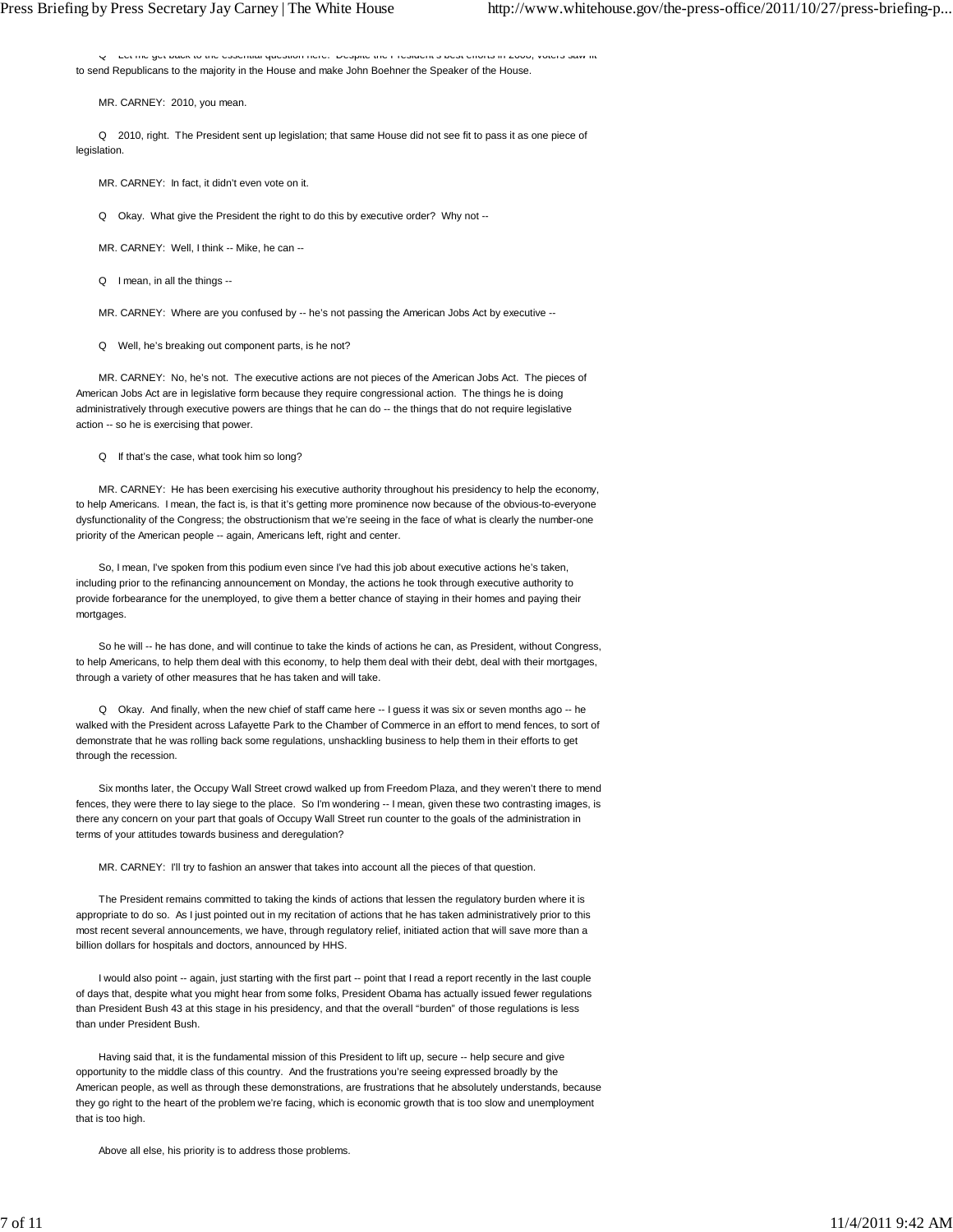Q Jay, on jobs. One of the most important issues facing organized labor these days is issue number two on the ballot on Ohio, comes up November 8th. A yes vote would affirm John Kasich's plan to gut collective bargaining; a no vote, which the unions want, would repeal it. Has the President taken a position on issue two? Does he plan to? And does he plan to go to Ohio to speak about it?

 MR. CARNEY: I don't have any travel announcements to make. And I don't have a specific response on the ballot question. I do know that this President strongly supports collective bargaining rights, and you heard him take that position earlier this year with regards to what was going on in Wisconsin.\*

So I can take the question as it pertains to the Ohio ballot initiative.

Q That would seem to lead to a no on issue two?

MR. CARNEY: Again, it's a fair --

Q You could make the announcement now.

MR. CARNEY: Again, it's a fair analysis, but I don't want to -- I don't want to get ahead of that.

Yes.

 Q Hey, Jay, does the tone of the statement that you all put out about the resolution of this -- or attempt to resolve this Greek debt crisis reflect the tone that the President is going to take to the G20 meeting next week?

#### MR. CARNEY: Yes.

 Q Especially the part where he calls for the rapid implementation, as you've noted in so many of your answers today, and previously he and Congress haven't been able to implement any kind of progress on his efforts and theirs, what kind of a position is he going to be in to lecture the Europeans or to ask them to take specific actions that he thinks are right?

MR. CARNEY: There is no question that -- Peter, that enough has not been done. That is why you see and hear the President talk so passionately about the need to take action on economic growth and jobs, and the need to deal with our medium- and long-term fiscal challenges. That's why he's put forward proposals for the short, medium and long term.

 I would go back to part of your question and take issue with the idea that we haven't succeeded at all with regards to some of these issues. I mean, the fact is the Recovery Act prevented a second Great Depression. It has -- it did lead to the cessation of economic contraction and a sustained period now of economic growth, albeit too slow. And it has led to 2.5 million private sector jobs being created.

Again, not enough, but some progress.

 Also, working with Congress, this President has on several occasions, most recently through the Budget Control Act, taken action to cut costs, cut spending, reduce our deficits and deal with our fiscal challenges. Again, not enough, which is why the President put forward a plan that is far bolder than the minimum requirement that the super committee is operating under. But there has been some action taken with regard to this with Congress.

 So the President's message to the Europeans and broadly to all the members of the G20 is that we need to work individually as countries and collectively together to ensure that we sustain and continue the global economic recovery and to put our people, broadly speaking, back to work.

 Q So to what extent does he go there in any kind of a position of strength given the gridlock that is currently underway?

 MR. CARNEY: Well, again, I think I took issue with the idea that while there is gridlock on jobs, we remain hopeful that that will change. And there is gridlock thus far on the current mission of the super committee, we are told or we hear, but those deadlines haven't yet come to pass, that we believe there's possibility that Congress will act and take up a balanced approach to long-term and medium-term deficit and debt reduction.

 So he carries with him to France the fact that we are pushing our Congress to act on these matters, and he comes as the leader of the largest economy in the world and a great friend and ally of a great many nations, so I think we continue to have a significant leading role to play at the G20 and other international fora.

 Q If I could just stay on that real quick, it says, "look forward to the full development," does the -- of the plan -- the White House feel like it has enough details of what they actually agreed to?

 MR. CARNEY: Well, I think that work needs to be done. I mean, these are significant, important decisions that were made, and we look forward to sort of the full development of them and then the rapid implementation of them.

Q But in terms of the flow of information do you guys have a good sense of what was agreed to there? Are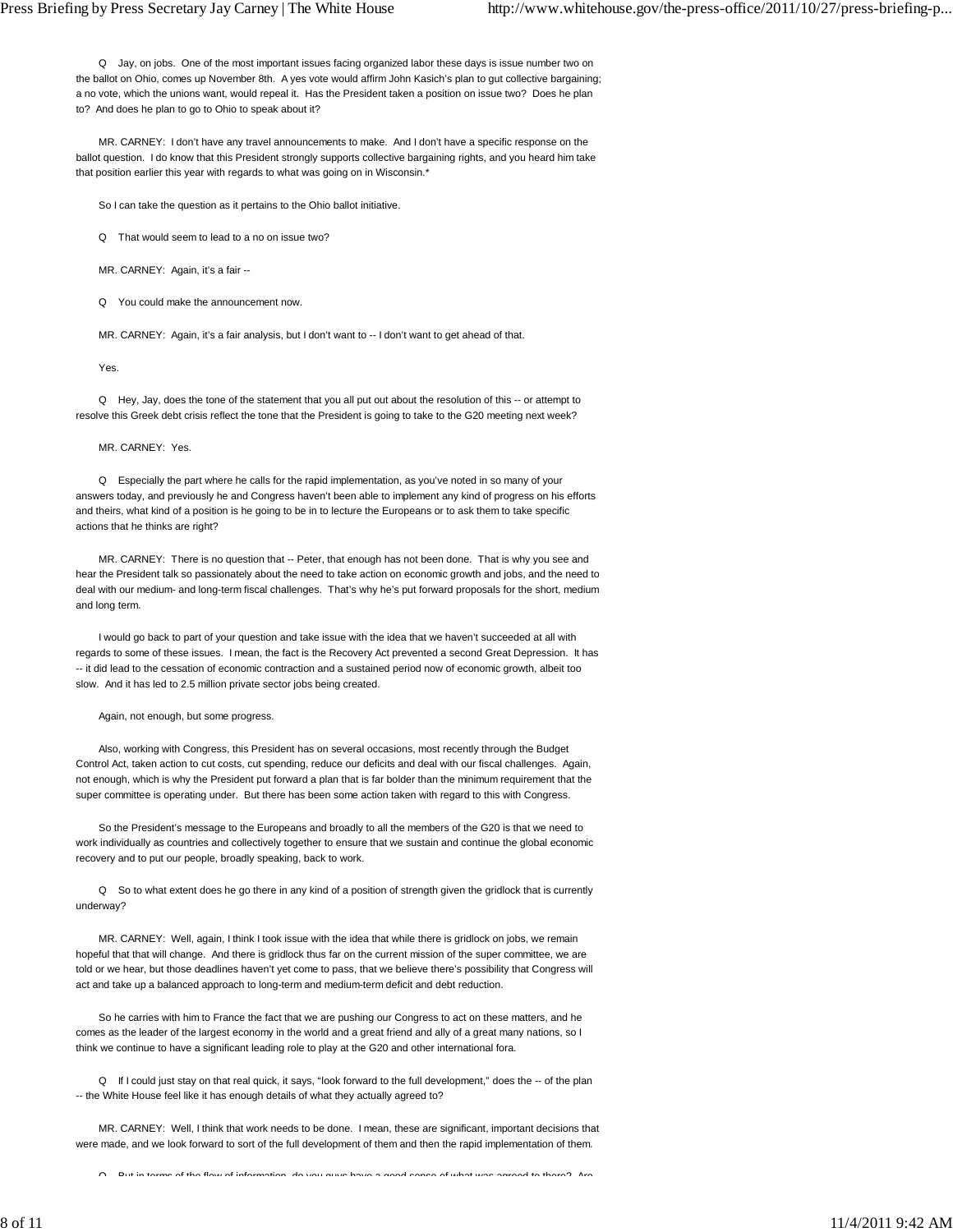Q But in terms of the flow of information, do you guys have a good sense of what was agreed to there? Are you hungry for more details?

 MR. CARNEY: Well, I think we're satisfied with the fact that we have good communication with our friends and allies and partners in Europe, but I would suggest you ask the Treasury Department about more detailed communications that might be going on.

Yes.

 Q Yes. I spoke with Harry Reid's office yesterday, who said they have no indication from Senate Republicans that the infrastructure bill taken from the President's jobs act, possibly up for a vote next week - they've received no indications that they would be in favor of it. As this point, especially as the President moves forward on executive orders, are these votes just symbolic? What's the point now?

 MR. CARNEY: I will go back to some of what I've said before: These are provisions, broadly and specifically with regards to infrastructure, that Republicans have traditionally supported broadly.

 Republicans who vote against it will have to explain to their constituents why they used to be for it and now they're against it. And are they against it because they don't think millionaires and billionaires ought to pay a little bit more to help put people back to work? I think that's a tough argument to make.

Again, it's not up to the President -- he does not believe that simply by asking Republicans to do this that they will do it. He is certainly wise enough to understand that that will not be the case.

 What he does hope and believe is that senators and members of the House will hear enough from their constituents and get enough pressure from their constituents to take action that that uniform resistance will break down. So we remain hopeful. We are a week, at least I believe, away from a vote on infrastructure and maybe the outlook will change. After all, we'll get a majority -- or we'll get the 50 or 51. If a few Republicans see the light and decide that it is actually worth asking millionaires and billionaires to pay a little bit more to put construction workers back on the job rebuilding our schools and highways and bridges, which in and of itself is a good thing, but also helps create the kind of foundation that we need for further economic growth in the 21st century, then maybe we'll get to 60 and maybe we'll actually pass that measure. Then we move on to the next one.

 And hopefully, Republicans will agree to something here because there is no more urgent priority. I confess I was a little surprised to hear from some Republicans -- not in Congress but some Republicans -- that they don't support extension of the payroll tax cut. So they're for protecting tax breaks for millionaires, but they're also for raising taxes on the middle class? That's a new and novel position and probably unsustainable with their constituents.

Ann.

Q Is a threat of a double-dip recession over with the GDP numbers this morning?

 MR. CARNEY: I'm the wrong guy to ask in terms of economic analysis of that kind. What we know is what I said earlier when I was asked about the GDP numbers is that 2.5 percent is better than we had in the previous quarter and the quarter before that, but it is not good enough by a long shot. That's why we need to take action to further boost growth and job creation because I know enough about economics to know that 2.5 percent is not enough to bring down the unemployment rate in any sustained way, and we need to take action to put people back to work. So we need more than 2.5 percent growth.

Yes, Paula.

 Q Yesterday, the House Ways and Means Committee came out with an international tax reform proposal, and supporters say it would actually result in creating jobs at home, but opponents say it would actually encourage multinationals to shift jobs overseas. So what is the White House position?

MR. CARNEY: I'll have to take that question. I'm not familiar with -- you say it's a bill that's been put forward?

Q Camp -- Camp put it out.

MR. CARNEY: I'll have to look at that. I don't -- I'm not -- I don't have a reaction to it yet.

Yes. Voice of America.

Q Thank you. Thanks, Jay.

MR. CARNEY: And then Chris.

 Q Syria, number one, very quickly. Has the President met with Ambassador Ford, assuming he's still here? Are there plans for him to meet with Ambassador Ford?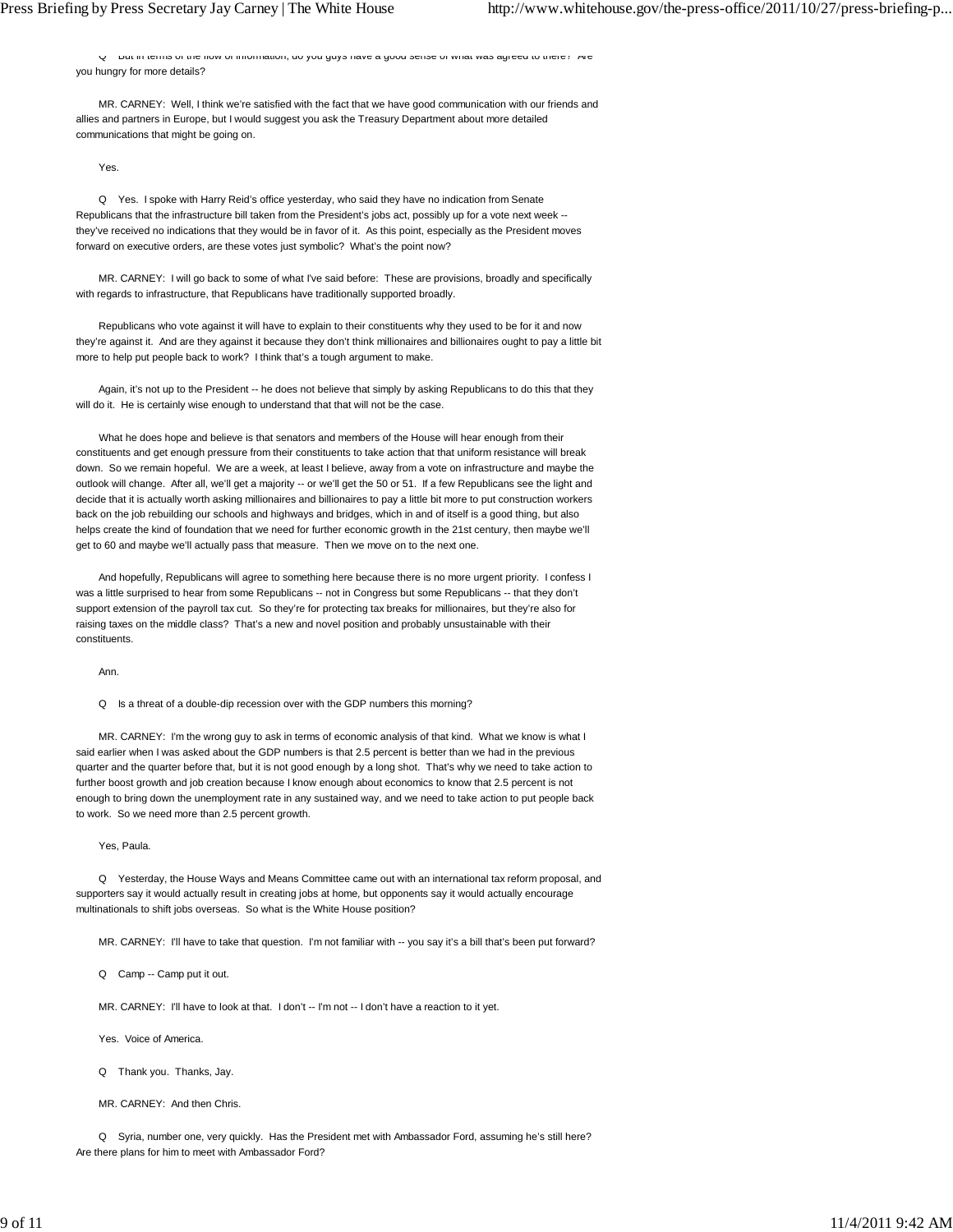MR. CARNEY: I don't know of any plans. Obviously the President was out of town the last three days. I don't know of any plans to meet him, but I'll check on that for you.

 Q Quickly on Iran. Secretary Clinton in a broadcast interview this week said that there seems to be a move in Iran towards a more military takeover, in effect, inside Iran. I know the President had some comments about the Saudi plot at the press conference. But is that a description that he would comfortably use to describe the political situation in Iran?

 MR. CARNEY: Rather than adopt that language I would simply say that the leadership in Iran is hypocritical with regards to the Arab Spring and has consistently taken actions that do not suggest that they will fulfill their international obligations. And we are very mindful of that.

Alexis, and then Jackie, and then Chris.

Q Jay, I just want to --

MR. CARNEY: Sorry, Alexis, Chris, Jackie.

 Q I just want to clarify to understand. The President has been talking about the jobs act for about six weeks and been out there around the country. I just want to make sure I understand, you all believe there is evidence that going out there and providing pressure from the outside in is showing some results among the electorate?

MR. CARNEY: Well, here's --

Q I want to make sure what --

 MR. CARNEY: Sure. I think so. There's been polls that demonstrate that pretty significantly. I think another poll that shows how out of sync Republicans in Congress are with the mainstream is the recent one that showed a historic low -- 9 percent approval rating for Congress. I mean, I know nine is a popular number in the Republican Party, but this can't possibly be -- (laughter) -- the kind of nine that they want. Nine, nine, nine, nine. (Laughter.)

No, I think at some point -- we think at some point, we certainly hope that the pressure that is mounting up there, out there, will be felt by members of Congress who seem to be content to deal with commemorative coins for Hall of Fame baseball players, which is something I support, but not ahead of creating jobs or growing the economy.

So yes, we believe there is progress being made.

 Q So what is the risk, in the President's view? What is the risk to those Republicans if they are ignoring what you believe is very evident?

 MR. CARNEY: They have to answer to their constituents. They're here because they were elected to serve the people in their districts and states. And, again, you only have to look at what those people are saying all around the country to know that there is great dissatisfaction with the dysfunctionality in Congress, with the failure of Congress to address the concerns that the American people have.

 And that kind of pressure, from the grassroots up, is the kind of pressure that usually gets Congress to act. Hopefully it will be so this time.

Chris.

 Q Thanks, Jay. Amid all this talk about jobs, LGBT Americans are particularly concerned about their own job security because of the lack of federal nondiscrimination protections.

 Right now, it's currently legal to -- perfectly legal to fire someone for being gay in 29 states, and fire someone for being transgender in 35 states. The President has endorsed legislation that will institute federal nondiscrimination protections, but does the administration see this problem as part of the larger jobs issue?

MR. CARNEY: Well, look, you mention what the President has endorsed, and his -- he believes that the LGBT community should absolutely not be discriminated against with regards to jobs or anything else.

 So the -- but there is a broad problem that affects all Americans, and that is 9.1 percent unemployment and 2.5 percent GDP growth, which is good but not nearly good enough. So he is focused on doing what he can to take measures that will help the economy grow and create jobs.

 Q If the President thinks this is a problem, why wasn't this issue addressed as part of the American Jobs Act? Why isn't he talking about this problem as he makes a case about jobs around the country?

 MR. CARNEY: The President is out there making the case about jobs broadly every day -- much, apparently, to the annoyance of some folks in Congress, but he will keep doing it. And he will keep doing it unless and until every American who's looking for a job gets one.